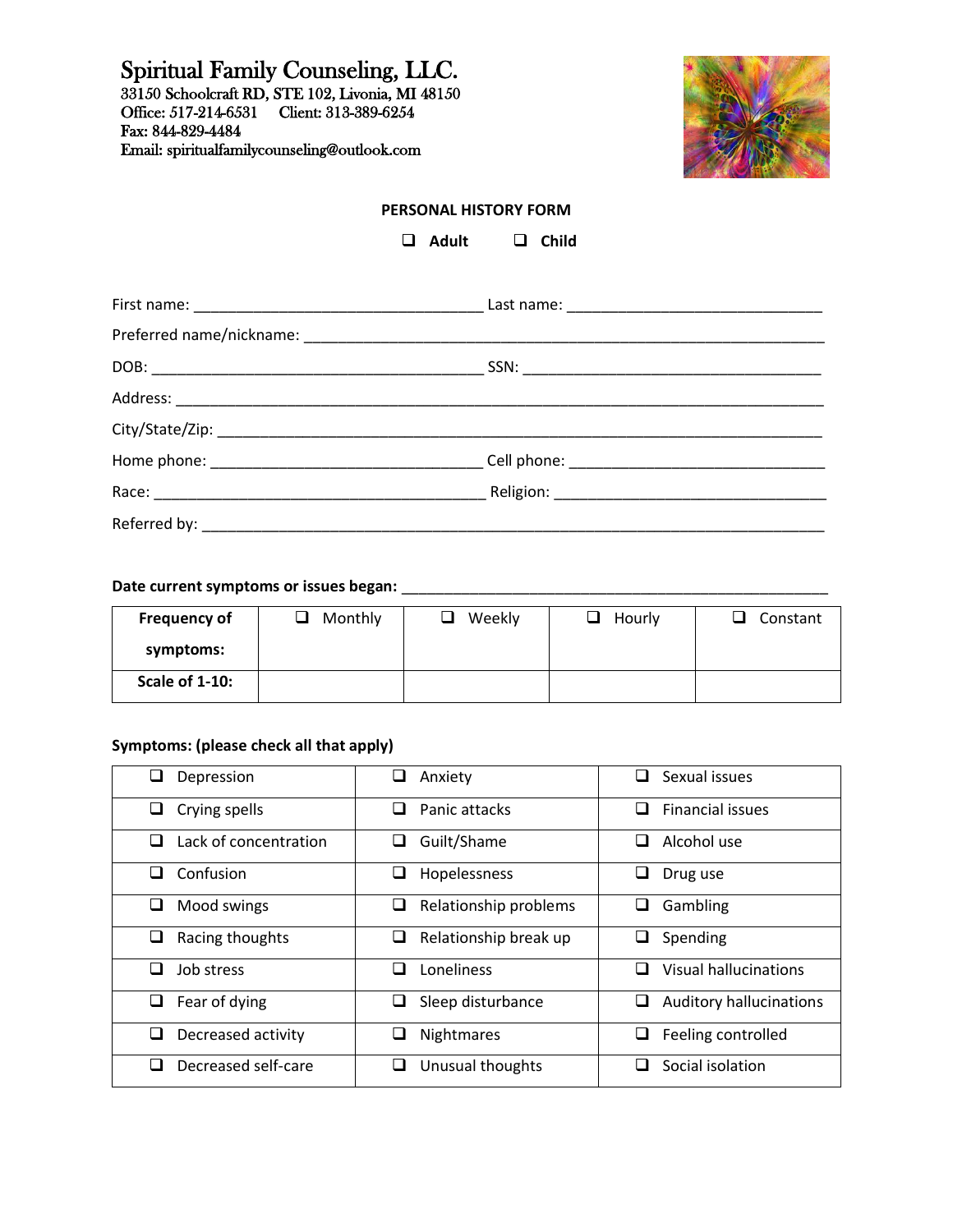# **Past Psychiatric History:**

| Prior treatment?               | Yes<br>$\overline{\phantom{a}}$ | No  |
|--------------------------------|---------------------------------|-----|
| If yes, when and where?        |                                 |     |
| Have you been hospitalized for | Yes<br>$\sqcup$                 | No  |
| symptoms in the past?          |                                 |     |
| If yes, when and where?        |                                 |     |
| Have you ever attempted        | Yes                             | No. |
| suicide?                       |                                 |     |
| If yes, when?                  |                                 |     |

## **Trauma History:**

| Have you ever been a victim of abuse? |               |         |      |
|---------------------------------------|---------------|---------|------|
| Mental                                | Yes<br>ப      | No<br>ப | Age? |
| Physical                              | Yes<br>┚      | No      | Age? |
| Sexual                                | $\square$ Yes | No<br>┚ | Age? |
| Emotional                             | Yes           | No      | Age? |

## **Family Psychiatric History:**

| Is there any psychiatric history with any family member listed below? |     |          |            |
|-----------------------------------------------------------------------|-----|----------|------------|
| Mother                                                                | Yes | No.      | Diagnoses: |
| Father                                                                | Yes | ❏<br>No  | Diagnoses: |
| Siblings                                                              | Yes | No.<br>ப | Diagnoses: |
| Grandmother                                                           | Yes | ◻<br>No. | Diagnoses: |
| Grandfather                                                           | Yes | No.      | Diagnoses: |
| <b>Extended family</b>                                                | Yes | No.      | Diagnoses: |

# **Medical Conditions and History:**

| Current or past medical issues? | Yes<br>⊔ | No<br>ப |  |
|---------------------------------|----------|---------|--|
| Please list:                    |          |         |  |
|                                 |          |         |  |
|                                 |          |         |  |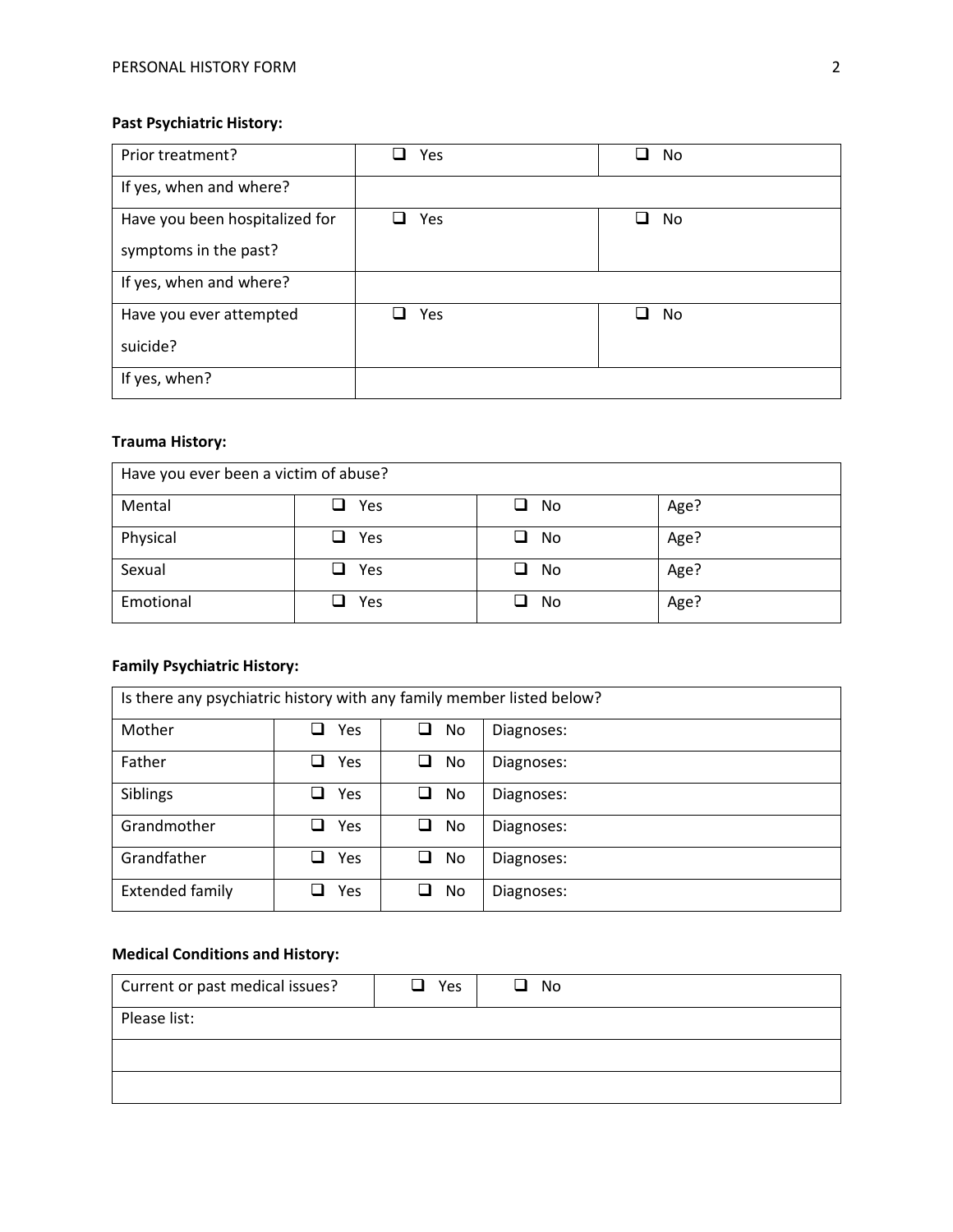| <b>Current medications:</b> |               |             |               |                       |                |
|-----------------------------|---------------|-------------|---------------|-----------------------|----------------|
| Name:                       |               | Dosage (mg) |               | Frequency (x per day) | Prescribing MD |
|                             |               |             |               |                       |                |
|                             |               |             |               |                       |                |
|                             |               |             |               |                       |                |
|                             |               |             |               |                       |                |
| <b>Conditions</b>           |               |             |               | <b>Current</b>        | Past           |
| Allergies                   | $\Box$<br>Yes | $\Box$      | <b>No</b>     |                       |                |
| Asthma                      | $\Box$<br>Yes | $\Box$      | No            |                       |                |
| Ulcers                      | Yes<br>$\Box$ | $\Box$      | <b>No</b>     |                       |                |
| <b>Seizures</b>             | Yes<br>$\Box$ | $\Box$      | No            |                       |                |
| Stomach problems            | $\Box$<br>Yes | $\Box$      | No            |                       |                |
| Insomnia                    | $\Box$<br>Yes | $\Box$      | <b>No</b>     |                       |                |
| Vision problems             | $\Box$<br>Yes | $\Box$      | No            |                       |                |
| Hearing problems            | Yes<br>❏      | ❏           | No            |                       |                |
| <b>Diabetes</b>             | $\Box$<br>Yes | $\Box$      | <b>No</b>     |                       |                |
| High blood pressure         | $\Box$<br>Yes | $\Box$      | No            |                       |                |
| Heart disease               | $\Box$<br>Yes | $\Box$      | <b>No</b>     |                       |                |
| Weight gain/obesity         | $\Box$<br>Yes | ❏           | No            |                       |                |
| Appetite disturbance        | $\Box$<br>Yes | $\Box$      | No            |                       |                |
| <b>STD</b>                  | $\Box$<br>Yes | $\Box$      | <b>No</b>     |                       |                |
| Cancer                      | $\Box$ Yes    | $\Box$      | No            |                       |                |
| Major surgeries             | $\Box$<br>Yes | $\Box$      | No            |                       |                |
| Major accidents             | Yes<br>$\Box$ | $\Box$      | No            |                       |                |
| Neck/shoulder tension       | $\Box$<br>Yes | $\Box$      | No            |                       |                |
| Headaches/migraines         | $\Box$<br>Yes | $\Box$      | No            |                       |                |
| Chronic pain                | Yes<br>$\Box$ | $\Box$      | No            |                       |                |
| Irritable bowel             | Yes<br>$\Box$ | $\Box$      | No            |                       |                |
| Impotence                   | $\Box$ Yes    | $\Box$      | No            |                       |                |
| Sexual issues               | Yes<br>$\Box$ | $\Box$      | $\mathsf{No}$ |                       |                |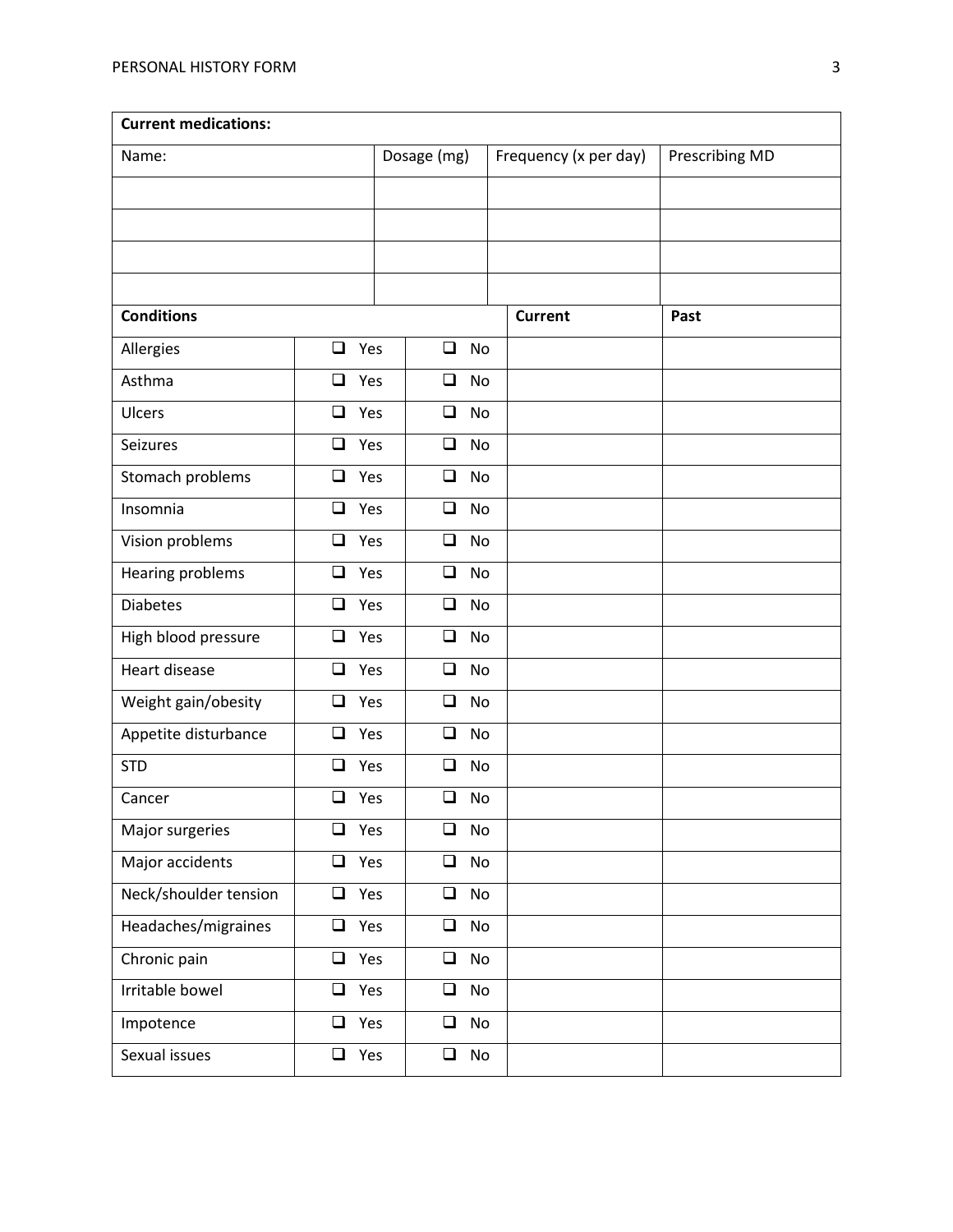| <b>Substance Use/Abuse</b>                                   | Age first used<br>Last use |               | Amount/frequency |                |  |
|--------------------------------------------------------------|----------------------------|---------------|------------------|----------------|--|
| $\Box$<br>Alcohol                                            |                            |               |                  |                |  |
| Cigarettes<br>❏                                              |                            |               |                  |                |  |
| Marijuana<br>❏                                               |                            |               |                  |                |  |
| Prescription drugs<br>❏                                      |                            |               |                  |                |  |
| Other<br>❏                                                   |                            |               |                  |                |  |
| <b>Family History</b>                                        |                            |               |                  |                |  |
| Were your parents divorced?                                  | $\Box$ Yes                 |               | ❏<br>No          |                |  |
| If yes, how old were you?                                    |                            |               |                  |                |  |
| Who were you raised by?                                      |                            |               |                  |                |  |
| Do you have siblings?                                        | ❏<br>Yes                   |               | ❏<br>No          |                |  |
| Names:                                                       | Ages:                      |               | Sex:             |                |  |
|                                                              |                            |               |                  |                |  |
|                                                              |                            |               |                  |                |  |
|                                                              |                            |               |                  |                |  |
| Are you married?                                             | Yes<br>❏                   |               | ❏<br>No          |                |  |
| If so, how long?                                             |                            |               |                  |                |  |
| Number of marriages:                                         |                            |               |                  |                |  |
| <b>Social History</b>                                        |                            |               |                  |                |  |
| Most significant relationships:                              |                            |               |                  |                |  |
|                                                              |                            |               |                  |                |  |
| Do you have good social support/friends?                     |                            |               | $\Box$ Yes       | ❏<br><b>No</b> |  |
| Do you consider your relationship with other as close?       |                            |               | ❏<br>Yes         | No<br>ப        |  |
| <b>Developmental History</b>                                 |                            |               |                  |                |  |
| Did you experience typical developmental stages as a child?  |                            | $\Box$<br>Yes | $\Box$<br>No     |                |  |
| Did you have learning difficulties as a child?               |                            |               | ❏<br>Yes         | $\Box$<br>No   |  |
| Did you have to repeat grades or schooling?<br>$\Box$<br>Yes |                            |               | $\Box$<br>No     |                |  |
| <b>Educational/Occupational History</b>                      |                            |               |                  |                |  |
| Did you graduate from high school?                           |                            |               | $\Box$<br>Yes    | $\Box$<br>No   |  |
| Highest level of education:                                  |                            |               |                  |                |  |
| Career/employment/time with company:                         |                            |               |                  |                |  |